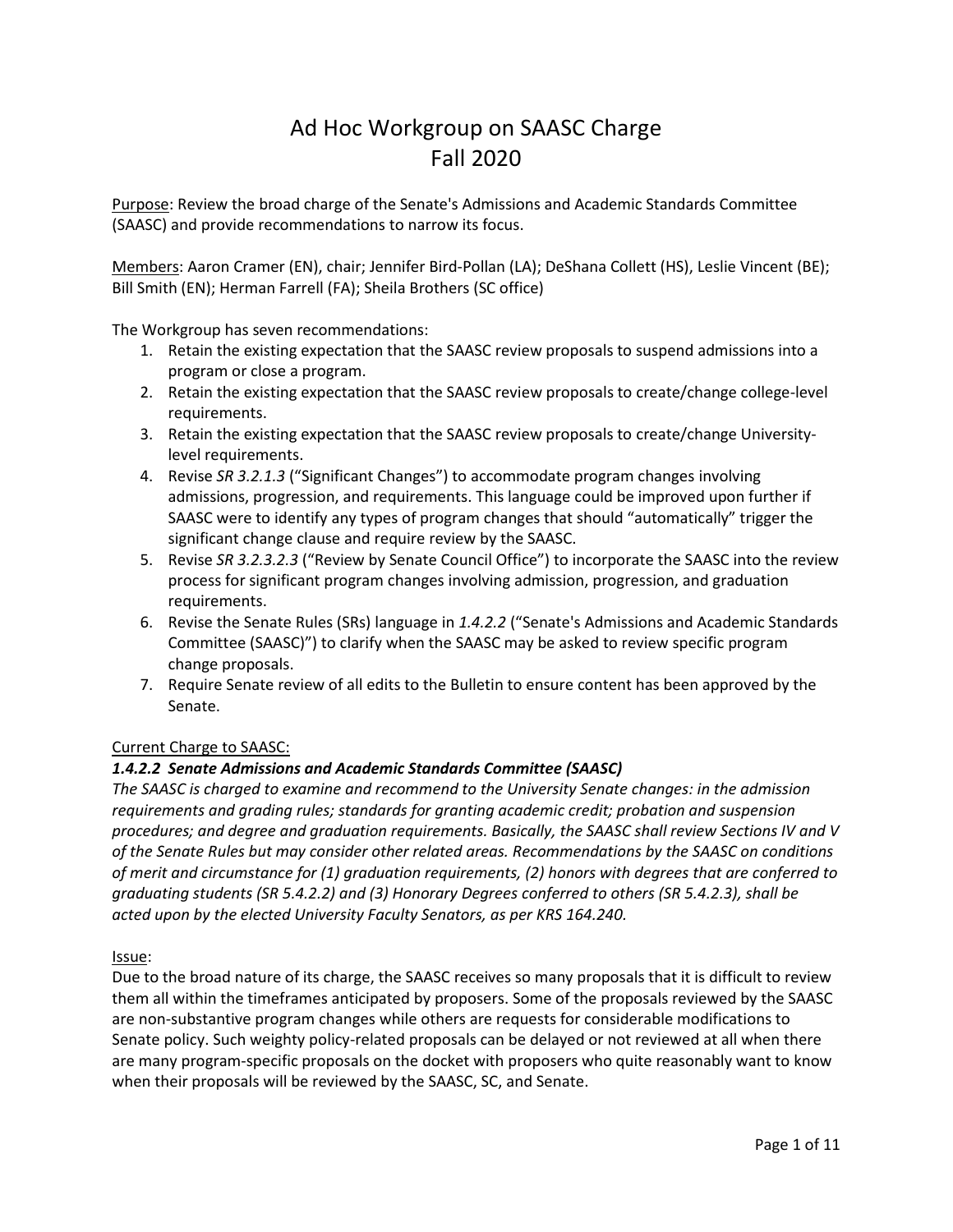### Background:

*Senate Rules 1.4.2.2* charges the Senate's Admissions and Academic Standards Committee (SAASC) with reviewing changes pertaining to *Section 4* ("Rules Related to Admission to the University") and *Section 5* ("Rules Related to Attending the University"). When the charge to SAASC was [last discussed,](https://www.uky.edu/universitysenate/council/2015-10-26) the SC acknowledged its broad nature and asked the SAASC to draft suggested changes, but due to workload constraints the SAASC has not yet developed that language.

In the absence of specific formal guidance, the Senate Council Office has opted to read the SRs literally, meaning almost all program changes involving admissions, progression, and graduation requirements are sent to the SAASC for review.

In the meantime, the Senate's Rules and Elections Committee (SREC) has moved all program-specific language out of Sections 4 and 5; that language is now in Section 10 ("Appendices"). At the current time, it is not clear if the SAASC is specifically charged with reviewing program-specific language, because there no longer is any such information within Sections 4 and 5. However, given the SAASC's longstanding history of reviewing programmatic changes to admission, progression, and graduation requirements, the Workgroup thought it reasonable to review all of the SAASC's most recent activities and determine what changes, if any, should be made to the types of proposals that the SAASC currently reviews.

#### Deliberations and Recommendations:

The Workgroup reviewed th[e types of proposals](https://www.uky.edu/universitysenate/sites/www.uky.edu.universitysenate/files/sc/2019-20/20200622/Types%20of%20SAASC%20Changes_toSC.pdf) the SAASC receives and noted that in addition to those listed, the SAASC also reviewed proposals to suspend admissions into programs, as well as close programs. Early during deliberations, the Workgroup determined that the lack of specific guidance regarding program changes was likely causing delays in the review process. Program changes include a wide variety of changes to admission, progression, and graduation requirements, some small and some large. Due to the variation in these types of proposals, **the Workgroup focused on types of program changes as the area in which to provide the SAASC some relief from its current workload**. To be clear, the Workgroup is **not recommending any changes to the other components of the SAASC's charge**. (See Recommendations 1, 2, and 3, above.)

The first attempt at managing the number of program changes sent to the SAASC involved possibly restricting the SAASC's participation to program changes that involved changes to the *SRs*. The problem with that strategy was that there is no formal standard (or process) for adding newly created program requirements to the *SRs*. Therefore, if the Workgroup recommended that only *SR*-related program changes be reviewed by the SAASC, then the SAASC would only ever review program changes that were already codified in the SRs.

Next, the Workgroup considered whether certain types of program changes could be identified as requiring SAASC review. However, the problem with that suggestion was that some types of changes have different ramifications depending on whether the program is an undergraduate or graduate program. For example, at the undergraduate level, changing the total required credit hours almost always requires formal consultation with the Kentucky Council on Postsecondary Education. On the other hand, at the graduate level it is relatively common for the total required credit hours for a graduate degree to increase or decrease by one or two credit hours when the credit hours for a required course are changed. The Workgroup thought that perhaps another type of proposal could be defined as either in or out of the SAASC's purview. As with the other attempts, the "category" of program changes involving pre-major requirements was also unsatisfactory. Some program change proposals regarding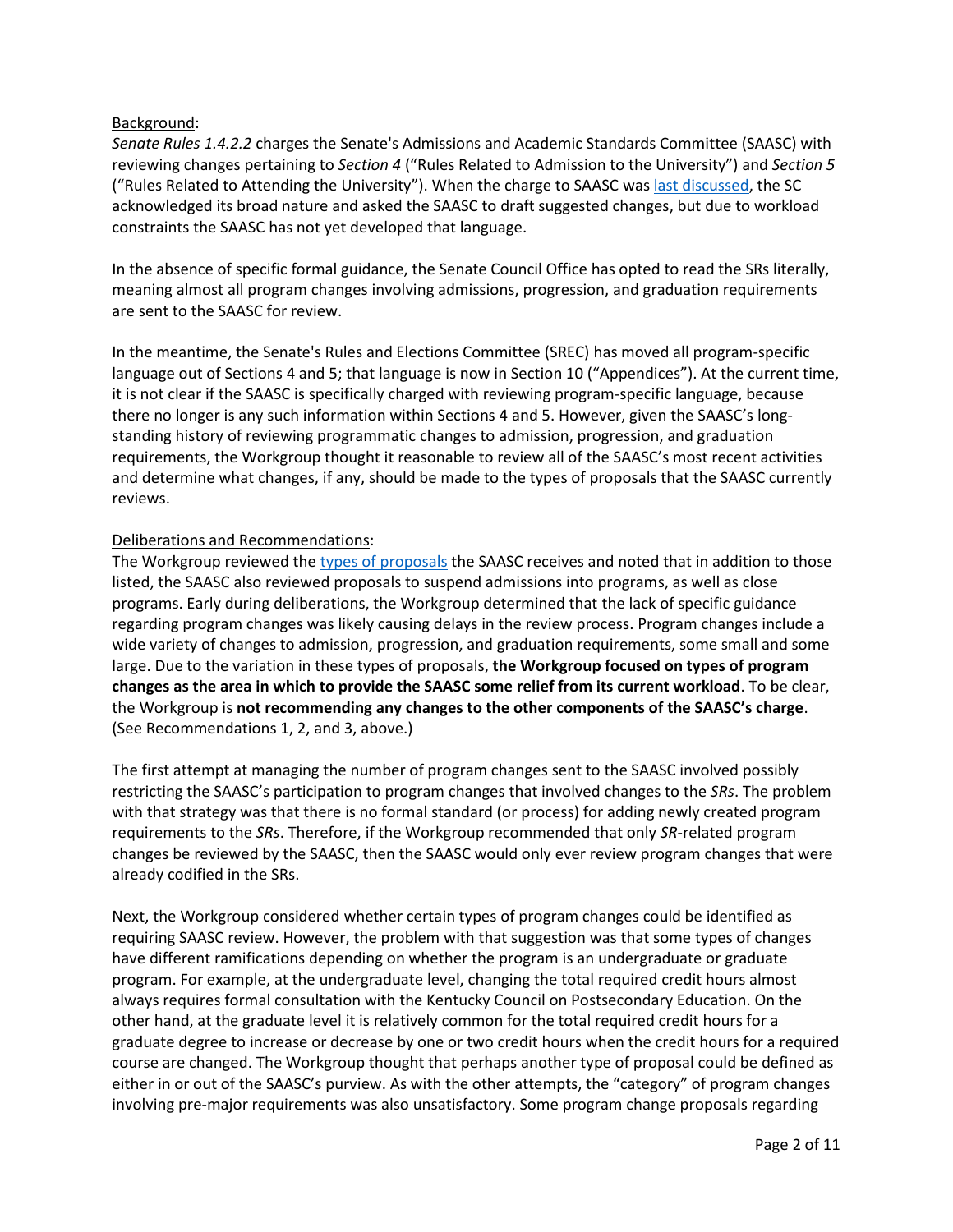pre-major requirements involved lowering existing requirements to be consistent with overall University requirements, while other proposals involved drastically raising pre-major requirements.

Given that there was no simple way to categorize the types of proposals that the SAASC reviews, the Workgroup ultimately decided that the most workable solution was to suggest modifying the existing *SR* language on "significant changes" to explicitly include changes to admissions, progression, and graduation requirements. (See Recommendation 4 and 5, above, and Appendix for proposed *SR*  changes.) Because the current charge to the SAASC is not at all clear about specific program changes, the Workgroup also recommends revising the language in *SR 1.4.2.2* to clarify when the SAASC is expected to review program changes. (See Recommendation 6, above, and Appendix for proposed *SR*  changes.) As previously stated, the Workgroup's recommendations relate to the SAASC's review of program change proposals, not the other aspects of their charge.

The proposed revisions to the SAASC's charge are intended to help clarify that the SAASC's focus is generally expected to be on bigger policy issues, although the SAASC may be asked to review certain program changes involving significant changes to admissions, progression, and graduation requirements.

Finally, the Workgroup was concerned about anecdotal reports of changes to academic policy that appear in the Bulletin without having first received University Senate approval. To alleviate perceptions that a level of oversight may be lost if not all proposals involving admissions and academic standards are sent to the SAASC, the Workgroup recommends that the University Senate have final review oversight of all edits made to the Bulletin from year to year, to ensure that all revisions are the results of approvals from the Senate. (See Recommendation 7, above.)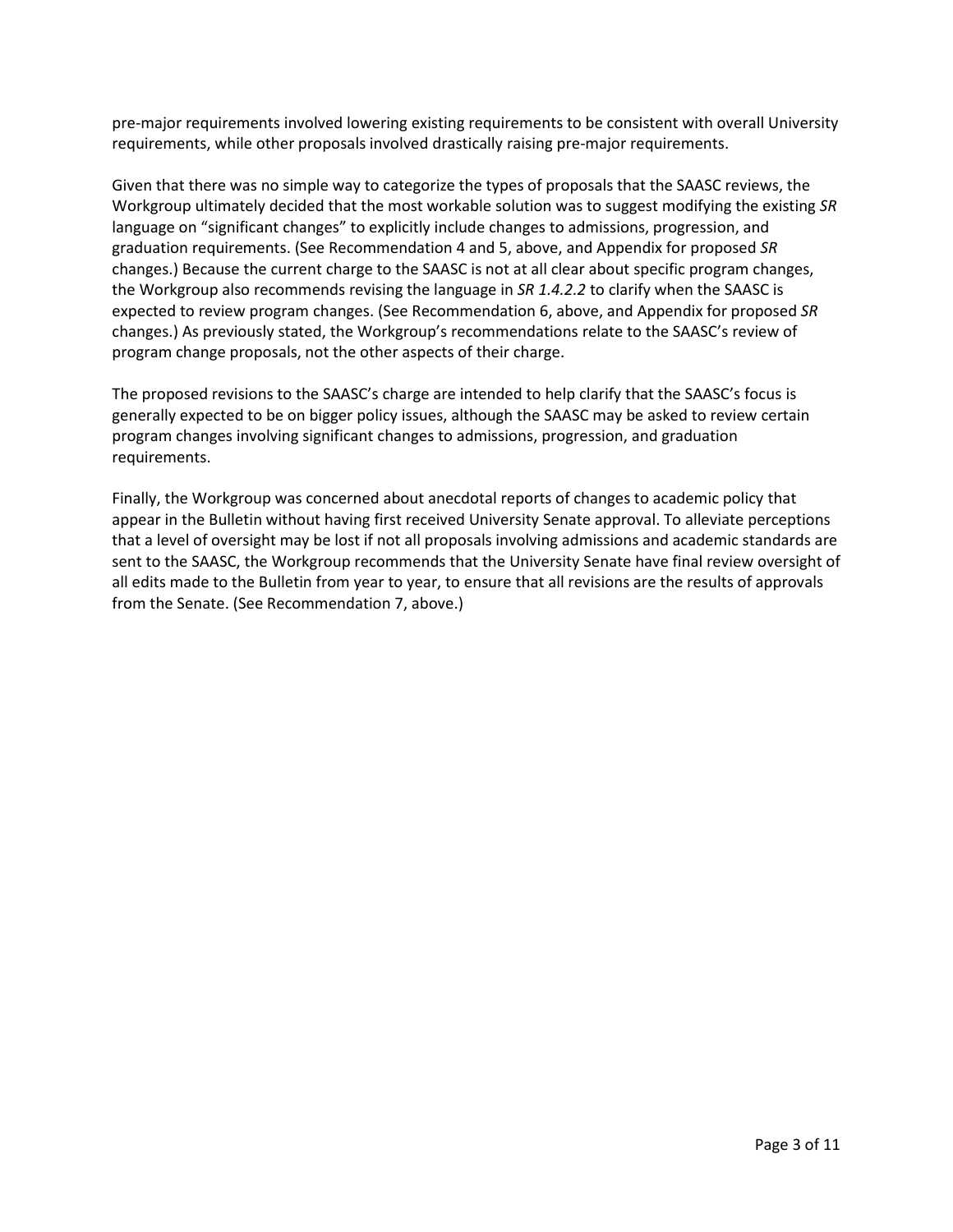# Appendix

# **1.4.2.2 Senate Admissions and Academic Standards Committee (SAASC)**

The SAASC is charged to examine and recommend to the University Senate changes: in the admission requirements and grading rules; standards for granting academic credit; probation and suspension procedures; and degree and graduation requirements. Basically, the SAASC shall review Sections IV and V of the Senate Rules but may consider other related areas, including specific program-related proposals as outlined in SR 3.2.1.3 and 3.2.3.2.3. Recommendations by the SAASC on conditions of merit and circumstance for (1) graduation requirements, (2) honors with degrees that are conferred to graduating students (SR 5.4.2.2) and (3) Honorary Degrees conferred to others (SR 5.4.2.3), shall be acted upon by the elected University Faculty Senators, as per KRS 164.240.

~~~~~~~~~~~~~~~~~~~~~~~~~~~~~~~~~~~~~~~~~~~~~~~~~~~~~~~~~~~`

### **3.2. PROCEDURES FOR PROCESSING ACADEMIC PROGRAMS AND CHANGES**

[US: 11/14/88; 10/11/99; 5/7/2012]

The faculties of educational units or graduate programs initiate proposals for new academic programs and for changes in existing academic programs. Such proposals shall be processed as provided in SR 3.2.

Dual credit programs proposed by an educational unit faculty in partnership with a high school or school district shall (a) comply with policies established by the Council on Postsecondary Education for these programs, (b) contain a specific provision that the UK educational unit Faculty approve both the educational site and each individual high school instructor, and (c) provide for the classification of enrolled high school students as non-degree-seeking UK students. 3.2.1 DEFINITIONS

### **3.2.1.1 Initiation of proposals**

The faculties of educational units or graduate programs initiate proposals for new academic programs and for changes in existing academic programs. Such proposals shall be processed as provided in SR 3.2. Proposals for significant reduction to or closure of academic programs shall also include the considerations prescribed in SR 3.4. [US: 4/23/2018]

### **3.2.1.2 Changes**

Changes to an academic program include changes to:

- 1. the requirements for admission,
- 2. the specific courses, the number of credit hours, or other requirements, for a certificate or degree,
- 3. a major, minor, area, core, or track within an undergraduate degree,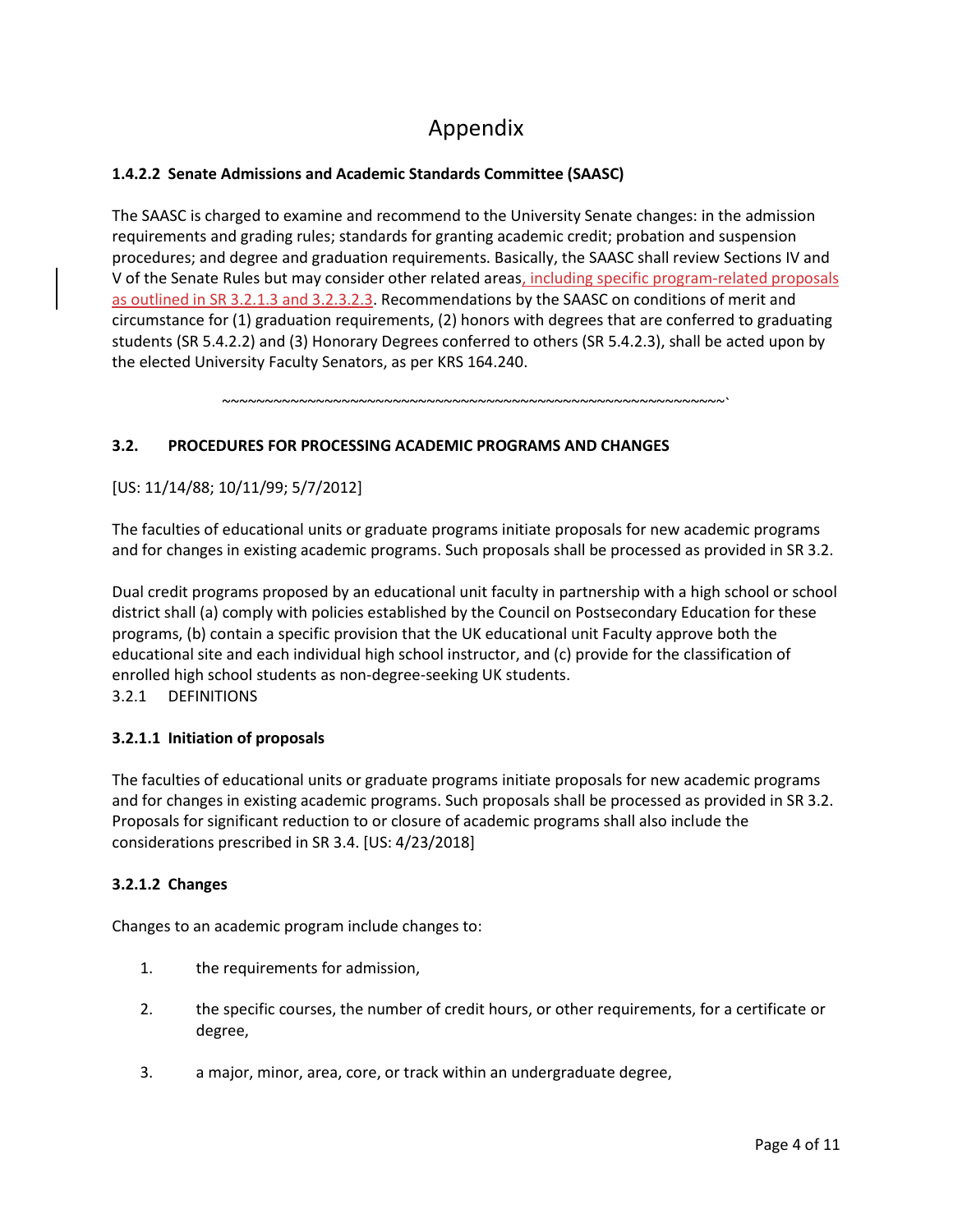- 4. a core or concentration within a master's degree (either a research /scholarship master's degree or a professional master's degree) [US:3/19/2018],
- 5. a core or specialization within a doctoral degree (either a research/scholarship doctorate, a professional practice doctorate, or an advanced practice doctorate),
- 6. change in mode of delivery (e.g., to a distance learning or correspondence format), because it may be that the nature of the educational material is such that it cannot be delivered in distance learning form without being a substantive change in content,
- 7. the title of a certificate, degree, major, minor, area, core, track, concentration or specialization,
- 8. changes in probation and suspension procedures and policies [SREC: 1/30/2018]

The establishment of a joint degree offering with another institution is considered as an academic program change for the purposes of SR 3.2.

### **3.2.1.3 Significant changes**

Significant changes to the academic content of a program (GR IV.C.2) are defined as those that the College Faculty, Undergraduate Council, Graduate Council, or Senate Council Office determines involve one or more of the following: [US: 4/23/2018]

- 1. changes to academic content of the program (GR IV.C.2) *(including admissions, progression,* and graduation requirements) that carry a significant impact (e.g., curricula) on the home unit or another educational unit; or
- 2. significant impact on the character or the purpose of the program (e.g., addition of a track, concentration, or specialization in a degree program).

A degree program change meeting the criteria of "minor program change" (SR 3.2.3.4) is exempt from the above definition. [US: 4/23/2018]

The Honors Program is an academic program within the meaning of this significant change procedures rule. [US: 4/23/2018]

### **3.2.2 FORMS TO BE USED**

Senate Council-approved forms and other mechanisms to initiate proposals for new undergraduate, master's, and doctoral degrees, and for undergraduate, graduate or first professional certificates, or to initiate changes to these academic programs, are available at

http://www.uky.edu/universitysenate/forms and shall be used to initiate proposals under SR 3.2. In the case of academic programs in the health care colleges, the initiator of the proposal shall contact the chair of the Heath Care Colleges Council (HCCC) or, in the case of the College of Law, the appropriate associate dean, for information on the appropriate proposal submission format.

### **3.2.3 PROCEDURES TO BE USED**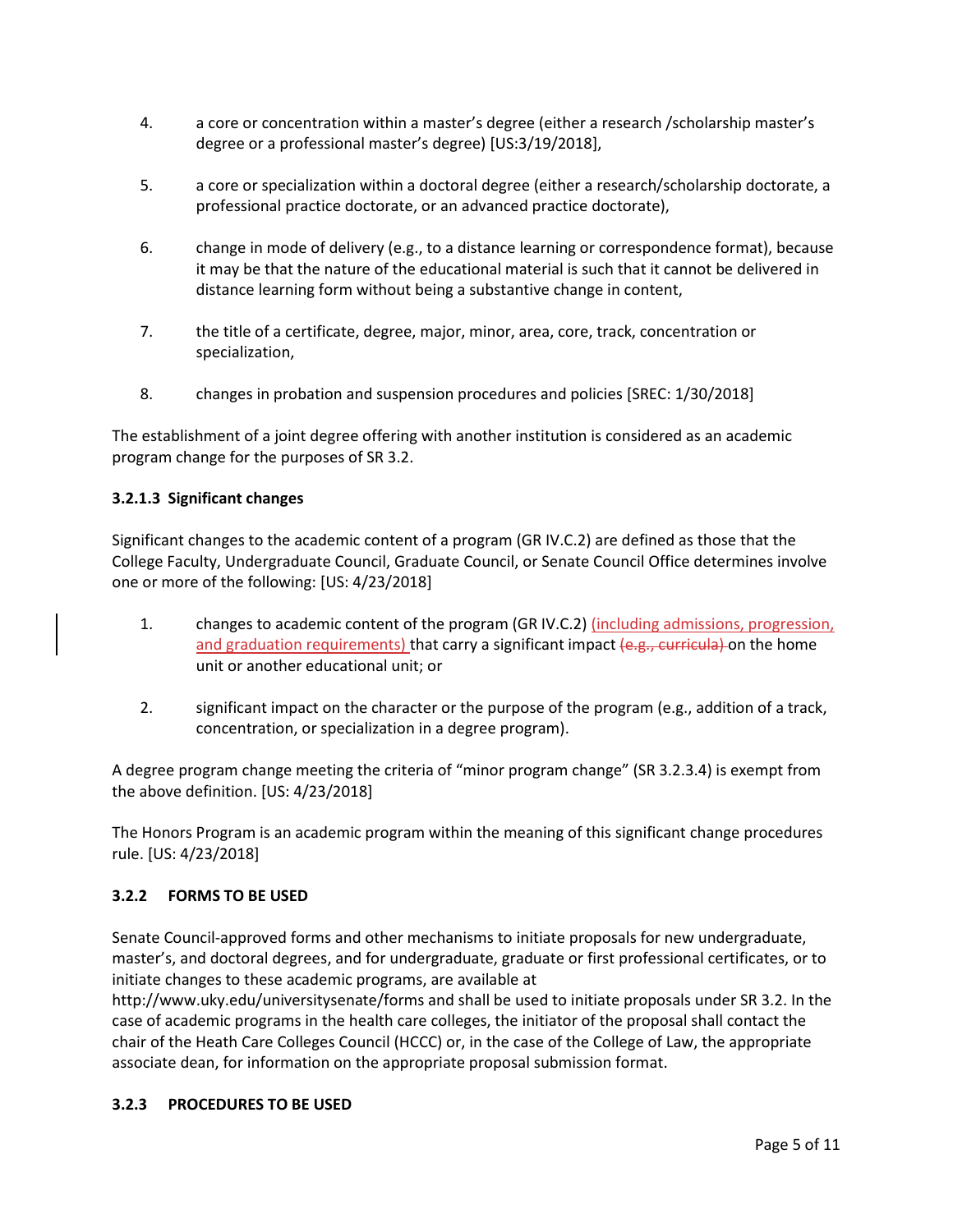# **3.2.3.1 Approval by the Educational Unit Faculty**

# [US: 5/7/2012]

The Faculty of the originating educational unit makes the decision whether to approve proposals for new academic programs or changes to academic programs (including changes to the educational unit's University Scholars program and to dual degree programs) (GR VII.E.1-5). For UK Core, the "Faculty" within the meaning of this rule is the body identified by the University Senate to perform the educational policy-making functions of the respective program. For graduate programs, "the Faculty" is the voting graduate faculty of that program (SR 3.2.3.1.2). [US: 5/7/2012; 5/6/2019]

In a manner prescribed by the College Faculty Rules, the chair/director shall forward to the College Faculty a proposal arising under SR 3.2. The chair/director's transmittal attests thereby that the proposal has been approved in accordance with the Rules of the Faculty of the originating unit. The chair(s)/director(s) may include separate opinion(s) on the academic merits or on the administrative feasibility of the proposal.

- \* If a program was originally approved for face to face delivery, and the dean later wants it to be delivered in part as 'face to face' and in part as distance learning, then the College Faculty has the role, and not the dean, to determine and approve as to whether the academic content of the program lends itself to delivery in part by distance learning. [SREC: 3/9/2012]
- \* This rule does not have the intent or effect of prohibiting any college from seeking and utilizing the opinion of any willing academic council of the Senate before the proposal is submitted to the first officially required academic council of review. [SREC: 8/21/2014]

Dual degree programs are simultaneously considered for approval by the respective unit faculties pursuant to the above procedures. One of the department chair(s)/director(s) shall forward the approved proposal to the College Faculty, or, in the case of dual degree programs that cross colleges, to each College Faculty.

# **3.2.3.1.1 Undergraduate and professional certificates or degrees**

In cases of proposals concerning undergraduate or professional certificates or degrees, the respective College Faculty makes the decision whether to approve the proposal, in a manner pursuant to its College Rules (GR VII.E.3). The dean, or their designee, shall forward an approved proposal to the appropriate academic council of the Senate (SR 3.2.3.2), attesting thereby that the proposal has been approved in accordance with the College Faculty Rules. The dean may include a separate opinion on the academic merits of the proposal (GR VII.F.2.a). The dean shall include a statement of administrative feasibility for new certificate and degree programs and for certificate and degree programs with a significant change. [US: 4/23/2018]

For degree programs and certificates that report to an office outside of a college, the Office of the Provost shall provide a statement of administrative feasibility for new degree programs, for degree programs with a significant change, or concerning for new certificates or certificates with a significant change. [US: 4/23/2018]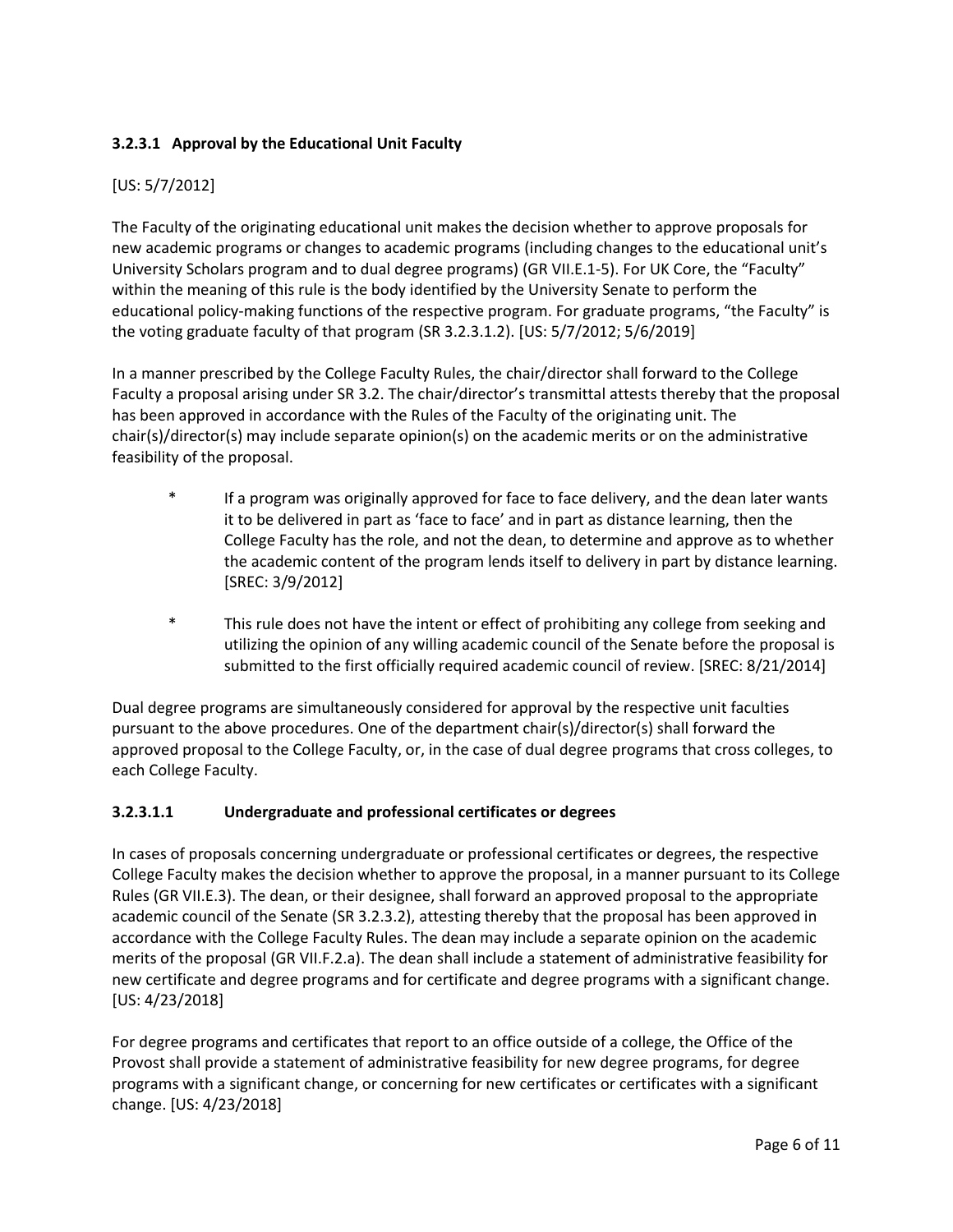Dual degree programs are simultaneously considered for approval by the respective college faculties pursuant to the above procedures. The respective deans may include separate opinions on the academic merits or the administrative feasibility of the proposal. One of the deans, or their designee shall forward a single dual degree proposal to the appropriate academic council of the Senate.

# **3.2.3.1.2 Graduate certificates or degrees**

In the case of proposals for graduate certificates or degrees, a proposal approved by the Faculty of the graduate program shall be forwarded by the Director of Graduate Studies to the dean of the college that contains the home educational unit of the graduate program. If so prescribed by the College Rules, the proposal may be reviewed by, and advisory opinion added by, faculty committees/councils of that college and by the dean of that college. The dean shall include a statement of administrative feasibility for new certificate and degree programs or for certificate and degree programs with a significant change. [US: 4/23/2018]

For degree programs and certificates that report to an office outside of a college, the Office of the Provost shall provide a statement of administrative feasibility for new degree programs, for degree programs with a significant change, or concerning for new certificates or certificates with a significant change. [US: 4/23/2018]

The Director of Graduate Studies, or their designee, shall then forward the proposal to the Dean of the Graduate School. If the proposal is for new graduate program and is arising from faculty in an educational unit that does not already home a graduate program, then the dean of the college containing that educational unit shall perform the administrative processing roles prescribed in this paragraph for the Director of Graduate Studies.

# **3.2.3.1.3 UK Core Program**

Changes in the UK Core Program need approval of only the Senate's designated UK Core Education Committee prior to submission to the Senate Council and do not need the approval of any other college or academic council. Courses offered as a part of UK Core are processed through regular procedures under SR 3.3. [US: 5/7/2012]

# **3.2.3.2 Approval by Academic Council**

[US: 10/11/99; SREC: 6/8/2006; US: 5/7/2012]

### **3.2.3.2.1 Jurisdiction**.

The dean, or their designee, shall forward the proposal to the appropriate academic council as provided below. Responsibility for the approval of proposals concerning academic programs shall be vested in the appropriate academic council as follows. [US: 5/7/2012]

### **3.2.3.2.1.1 Health care college professional degree programs**

Proposals concerning either a professional certificate or a degree program in a health profession that are recommended by a health care college shall be forwarded first to the HCCC. The HCCC shall act for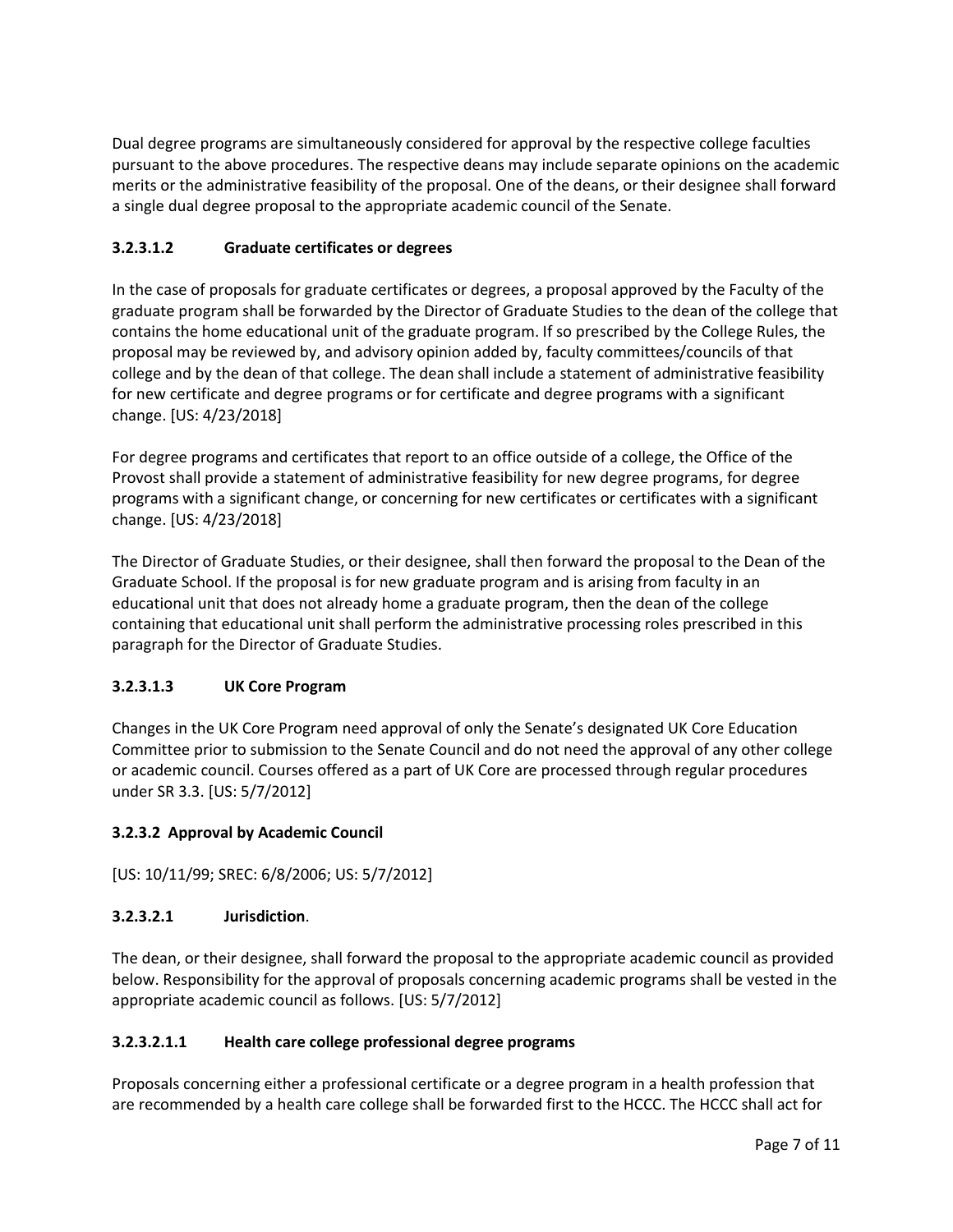the University Senate to make a final decision to approve such proposals, except when the proposal requires final approval by either the Board of Trustees or the Council on Postsecondary Education, wherein such cases the chair of the HCCC shall recommend the approved proposal to the Senate Council (SR 1.3.4.1.3).

# **3.2.3.2.1.2 Other proposals arising from a health care college**

Proposals for an undergraduate or graduate certificate or degree shall be first forwarded to the HCCC if the program involves the students in health care practices.\* If approved by the HCCC, the chair of the HCCC shall forward the proposal concerning a certificate or degree to the Undergraduate Council (subpart c) or Graduate Council (subpart d), as appropriate, below. [US: 5/7/12; SREC: 2/13/2013]

\* "Health care practices" within the meaning of this rule includes those health care practices that subject students to jurisdiction of the Board of Trustees-approved Health Care Colleges Code of Student Professional Conduct ('HCC Code'), even if the practices are conducted as part of an undergraduate or graduate academic program (see also HCC Code 1.B, para. 2) [SREC: 12/17/2013].

# **3.2.3.2.1.3 Undergraduate certificates and degrees**

All proposals concerning undergraduate certificate or degree programs shall be forwarded to the Undergraduate Council [US: 5/7/2012]

### **3.2.3.2.1.4 Graduate certificates and degrees**

All proposals concerning graduate certificates and degrees, including professional degree programs not subject to HCCC review, shall be forwarded to the Graduate Council. [US: 5/7/2012; 3/19/2018]]

# **3.2.3.2.1.5 Transmittals and notifications**

New professional degrees or changes in professional degree programs in the College of Law do not require approval by an academic council and are transmitted by the dean of the College of Law, or their designee, directly to the Senate Council Office. If the curriculum of a professional residency or fellowship program is planned to require 18 or more credit bearing hours of Senate-approved courses this information shall be provided to the Senate Council for reporting to the Council of Postsecondary Education. [US: 5/7/2012]

### **3.2.3.2.2 Action by Academic Council**

Within 30 days of initial receipt of the proposal, the academic council(s) will take action on the proposal or notify the college as to the status and reason for delay. The academic council will evaluate the proposal for compliance with rules and regulations, and for its academic merit. When the academic council approves a proposal, the Chair of the academic council, or their designee, shall forward its evaluation and recommendation to the Senate Council. If the academic council disapproves the proposal, the chair of the academic council shall notify the college. [US: 5/7/2012]

### **3.2.3.2.3 Review by Senate Council Office**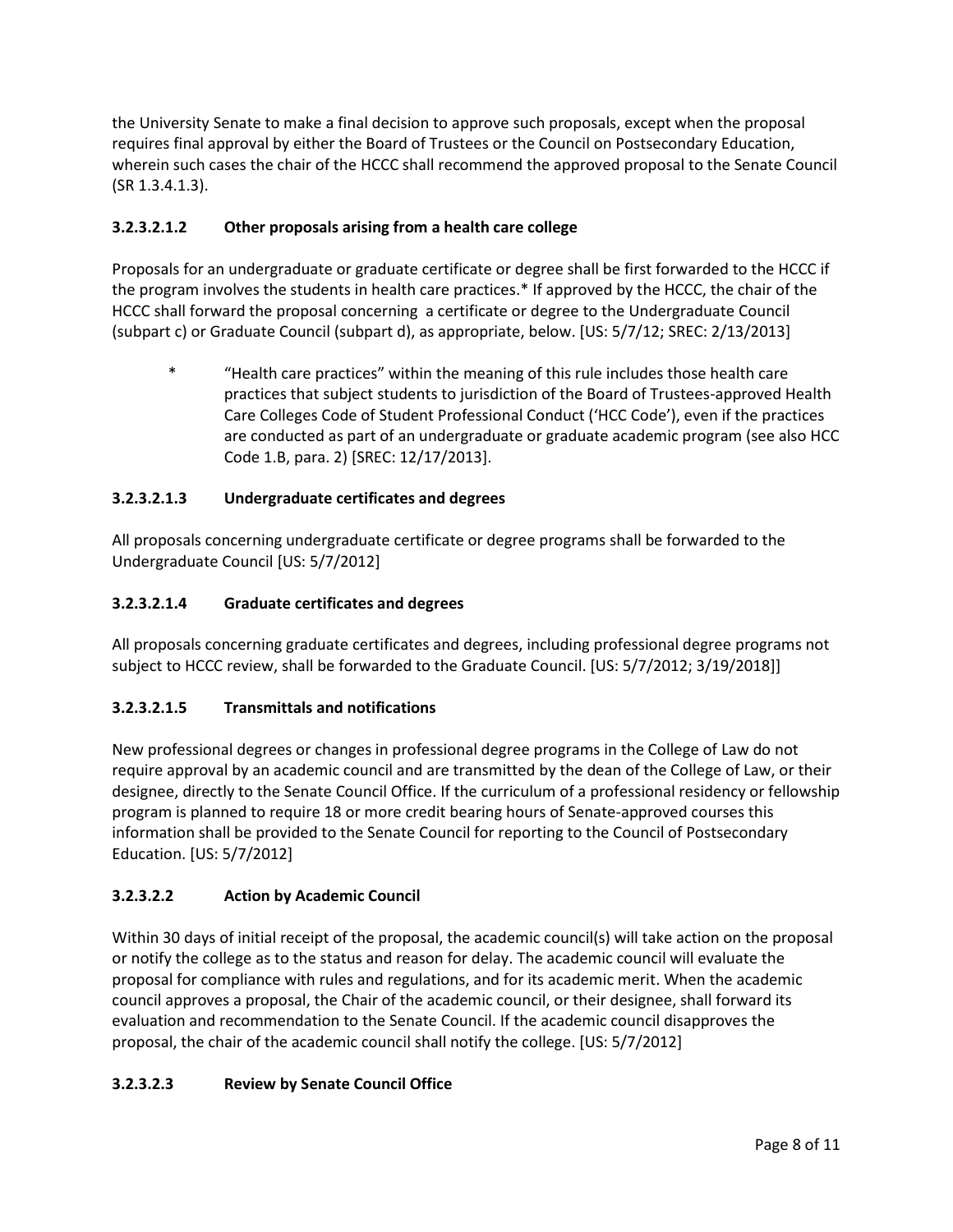The Senate Council Office shall review proposals for new certificates or degrees for compliance with current rules and regulations. In the case of final approvals of proposals by the HCCC, the Senate Council Office shall notify the Registrar and Provost. In the cases of all other proposals, the Senate Council Office shall forward the proposals to the Senate's Academic Programs Committee (SAPC) for review. The SAPC shall submit its evaluation and recommendation to the Senate Council.

The Senate Council Office shall review proposals for changes to existing certificates or degrees for compliance with current rules and regulations. [US: 4/23/2018]

If the change has been deemed a significant change, the Senate Council Office shall determine if the change pertains to the curriculum, or to admissions, progression, and graduation requirements. The Senate Council Office shall forward curricular-related the proposals to the Senate's Academic Programs Committee (SAPC) for review and forward proposals related to admissions, progression, and graduation requirements to the Senate's Admissions and Academic Standards Committee (SAASC) for review. The committee (SAPC or SAASC) shall submit its evaluation and recommendation to the Senate Council. [US: 4/23/2018]

### **3.2.3.3 Final University Approval**

[US: 10/11/99; US: 2/10/03; US: 5/7/2012]

### **3.2.3.3.1 New Certificates and Degrees**

The Senate Council shall review the proposal and take appropriate action. If the Senate Council approves the proposal for consideration by the Senate, the Senate Council shall place the proposal on the University Senate agenda for its action.

In the case of new degree-granting academic programs, the Senate shall either (1) approve the proposal and forward it through the University Senate Chair (the President) to the Board of Trustees for final University action, including also a Senate recommendation on the organizational placement of the degree program in a particular home educational unit and college, or (2) shall make the final University decision to disapprove and stop action on that proposal.

In the case of establishment of a new certificate, the Senate shall either (1) make the final University decision to approve the establishment of the certificate, including a recommendation to the Provost on the organizational placement of the certificate in a particular home educational unit and college, or (2) shall make the final decision to disapprove and stop action on that proposal.

In the case of disapproval of a proposal, the Senate Council Office shall notify the college dean that forwarded the proposal. [US: 5/7/2012]

When a new certificate or degree has received final University approval, the Senate Council office shall notify the Provost, Registrar and other appropriate entities.

### **3.2.3.3.2 Changes to Existing Certificates and Degrees**

### **3.2.3.3.2.1 Substantive changes as per SACSCOC**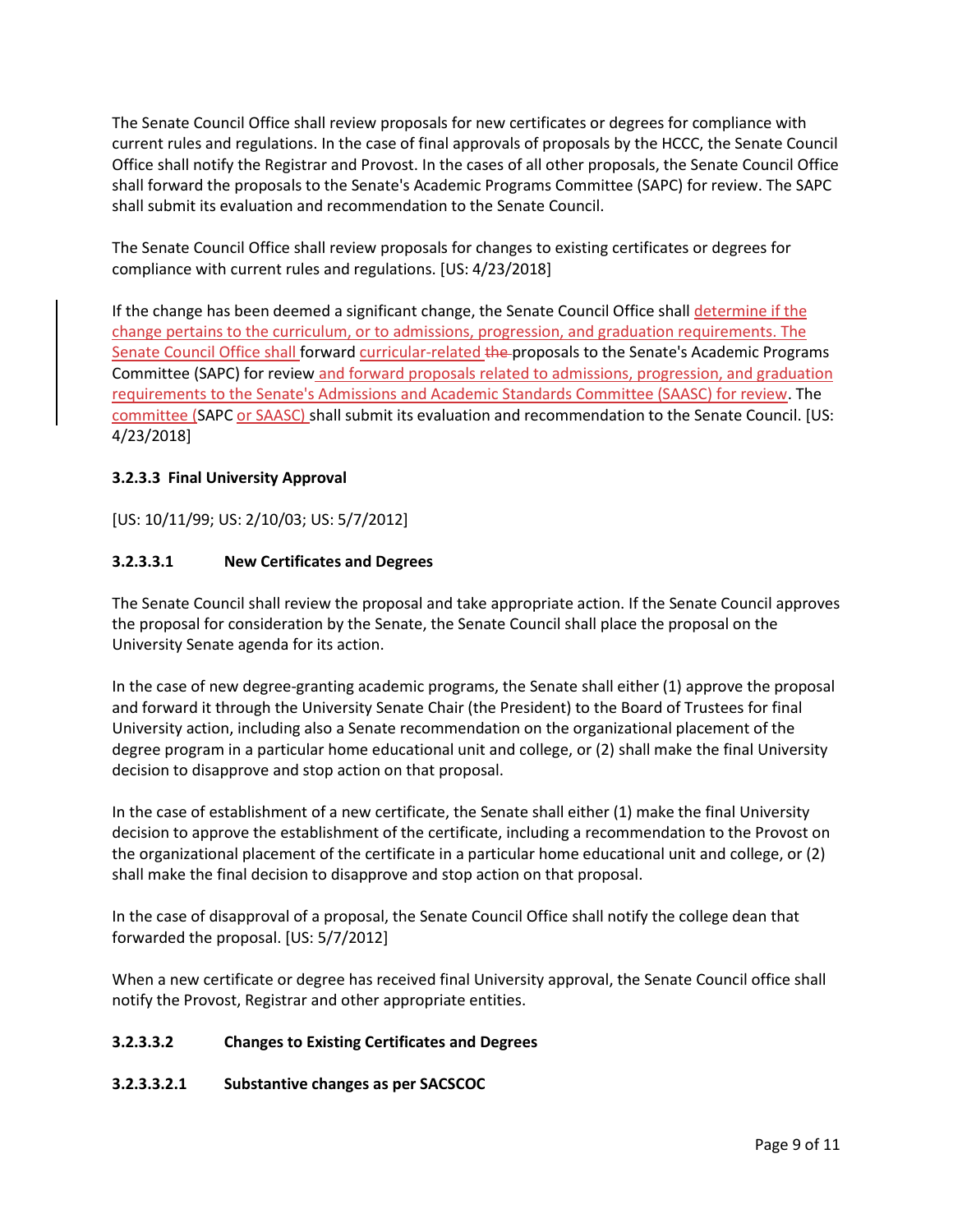Program changes that the Office of Strategic Planning and Institutional Effectiveness has administratively noted in proposal documentation to be "substantive changes" per SACSCOC (AR 1:5), but which do not otherwise meet the definition for significant change (SR 3.2.1.3), shall be processed according to Senate procedures referenced in AR 1:5. [US: 4/23/2018]

# **3.2.3.3.2.2 Significant reduction**

Significant reduction in an academic program or educational unit within the meaning of SR 3.4 shall be processed within the University Senate as prescribed by SR 3.4. [US: 4/23/2018]

# **3.2.3.3.2.3 Other Changes**

A proposal that has not been identified as a significant change by one of the lower levels of review or Senate Council Office (SR 3.2.1.3) shall proceed directly to 10-day post (SR 3.2.3.3.2.4). The Senate Council shall review a proposal received from SAPC pursuant to SR 3.2.3.2.3 and take appropriate action. The Senate Council may direct that the proposal shall proceed directly to the Senate 10-day posting approval process (SR 3.2.3.3.2.4). If the Senate Council approves the proposal for consideration by the Senate at a Senate meeting, the Senate Council shall place the proposal on the University Senate agenda for its action. The Senate shall either (1) approve the proposal, or (2) shall make the final University decision to disapprove and stop action on that proposal. The Senate Council office shall circulate reports of these decisions to the Provost, Registrar and other appropriate entities. [US: 4/23/2018]

# **3.2.3.3.2.4 Posting**

The Senate Council Office shall post proposals to change an existing certificate or degree on the corresponding Senate web site for ten business days. [US: 5/7/2012]

# **3.2.3.3.2.5 Objections**

Any University Faculty member can raise an objection to a posted proposal through a member of the University Senate. If a Senator raises an objection to the Senate Council and the objection is not resolved, then the Senator may have the issue placed on the agenda of the next regular Senate Council meeting by having five Senators submit an objection to the Senate Council Office. If the Senate Council deems the objection has merit, then it will place the item on the Senate agenda. The Senate shall be informed about the nature of the objection by information included with the proposal packet. Formal action by the University Senate on the proposal is final Senate action. The Senate Council shall circulate reports of these decisions to the Provost, Registrar and other appropriate entities. [US: 5/7/2012]

# **3.2.3.3.2.6 Final Approval**

If no objection is raised to the Senate Council Office within ten business days of the posting, then the proposal is approved. The Senate Council Office will report approvals to the Provost, Registrar and other appropriate entities. [US: 5/7/2012]

# **3.2.3.3.3 Changes to the Structure of UK Core.**